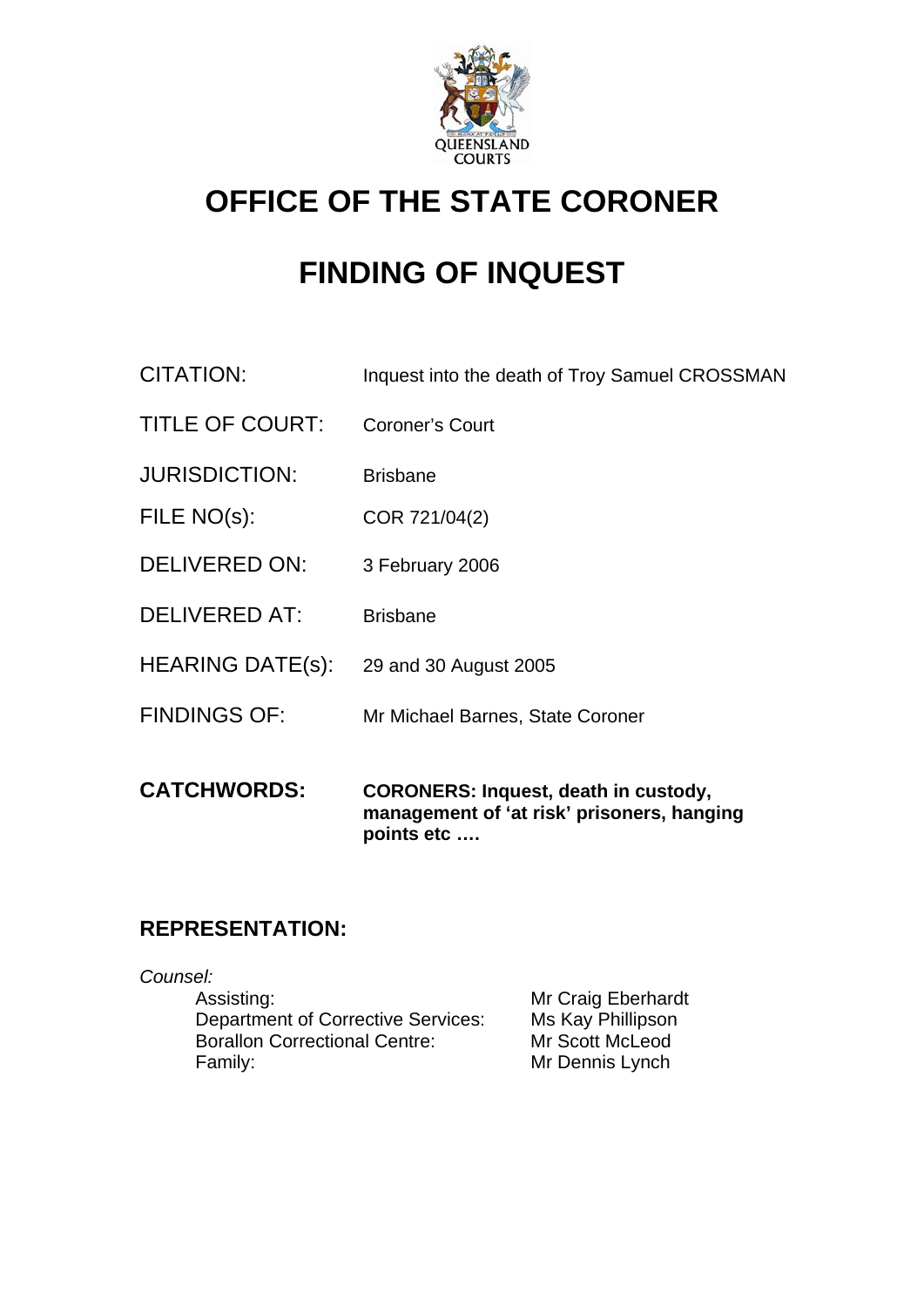## **Findings of the Inquest into the death of Troy Samuel Crossman**

Table of Contents

| Recommendation 2 – Suicide awareness training for prisoners 16            |    |
|---------------------------------------------------------------------------|----|
| Recommendation 3 – Monitoring of telephone calls of at risk prisoners. 16 |    |
|                                                                           | 17 |
| Recommendation 4 – Screening of the bars above the cell doors17           |    |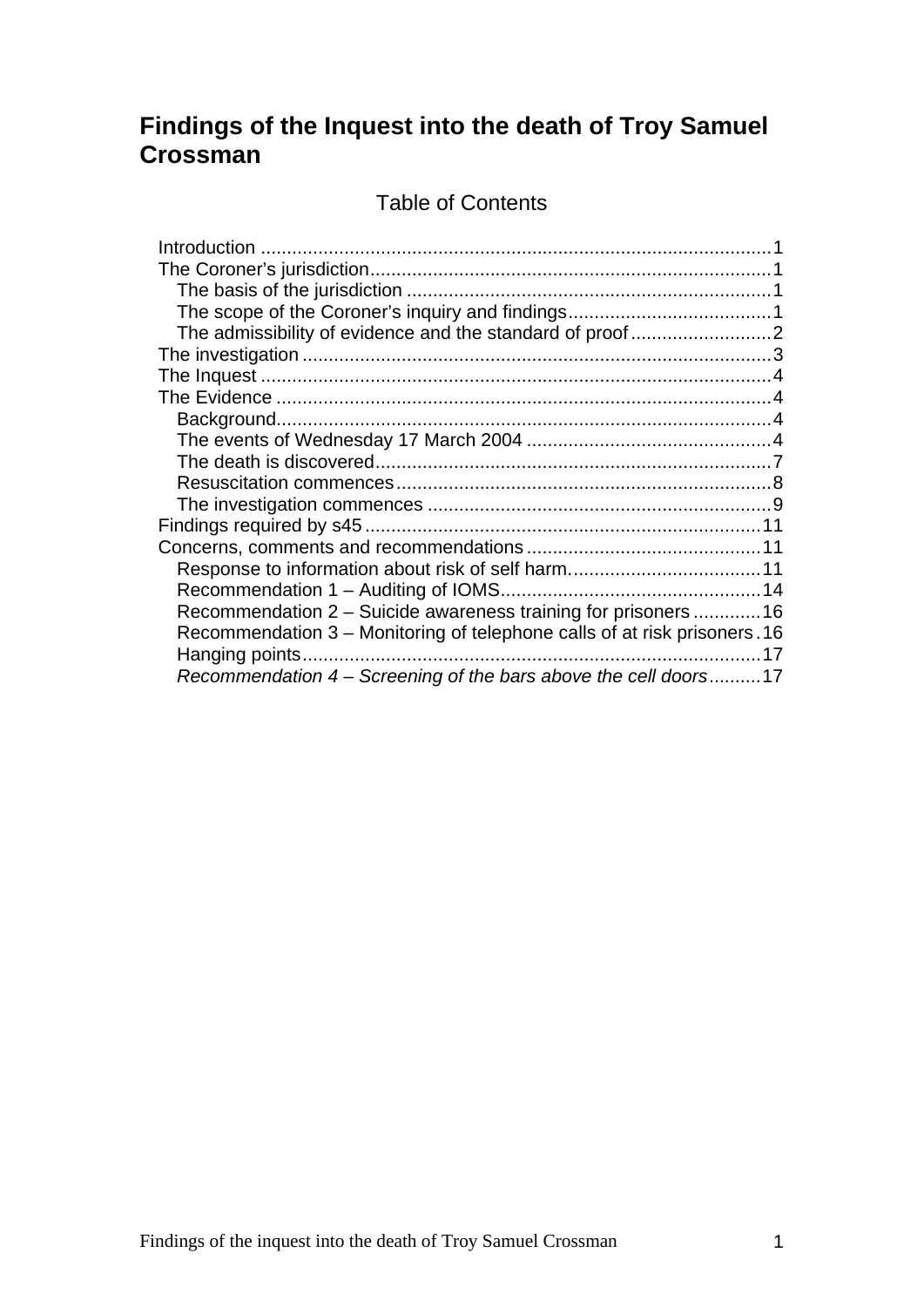<span id="page-2-0"></span>The *Coroners Act 2003* provides in s45 that when an inquest is held into a death in custody, the coroner's written findings must be given to the family of the person who died, each of the persons or organizations granted leave to appear at the inquest and to various specified officials with responsibility for the justice system including the Attorney-General and the Minister for Corrective Services. These are my finding in relation to the death of Troy Samuel Crossman. They will be distributed in accordance with the requirements of the Act.

## *Introduction*

In April 1999, in the Cairns District Court, Troy Crossman, who was then 28 years of age, was sentenced to imprisonment for six years and six months after pleading guilty to an offence of robbery with actual violence.

Mr Crossman was admitted to parole in April 2002, but within a week he breached a condition of his parole by consuming alcohol and he was returned to prison in May 2002. He served time at Wacol and Woodford correctional centres before being transferred to Borallon Correctional Centre (BCC) in December 2003.

On the night of 17 March 2004, Troy Crossman was found hanging in his cell. He was not able to be revived and was pronounced dead. These findings seek to explain how that occurred. With a view to assisting with the development of practices and procedures that might reduce the likelihood of similar future deaths, they also examine the appropriateness and adequacy of:-

- The procedures of BCC regulating the dissemination of information concerning the psychological state of prisoners to prison staff;
- The level of suicide awareness training given to prisoners; and
- Progress with the elimination of hanging points from prison cells

## *The Coroner's jurisdiction*

Before turning to the evidence, I will say something about the nature of the coronial jurisdiction.

#### **The basis of the jurisdiction**

Because Mr Crossman, was when he died, detained in a corrective services facility, his death was a "*death in custody*"<sup>[1](#page-2-1)</sup> within the terms of the Act and so it was reported to the State Coroner for investigation and inquest.<sup>[2](#page-2-2)</sup>

#### **The scope of the Coroner's inquiry and findings**

A coroner has jurisdiction to inquire into the cause and the circumstances of a reportable death. If possible he/she is required to find:-

 $\frac{1}{1}$ See s10

<span id="page-2-2"></span><span id="page-2-1"></span><sup>2</sup> s8(3) defines "*reportable death*" to include deaths in custody and s7(2) requires that such deaths be reported to the state coroner or deputy state coroner. Section 27 requires an inquest be held in relation to all deaths in custody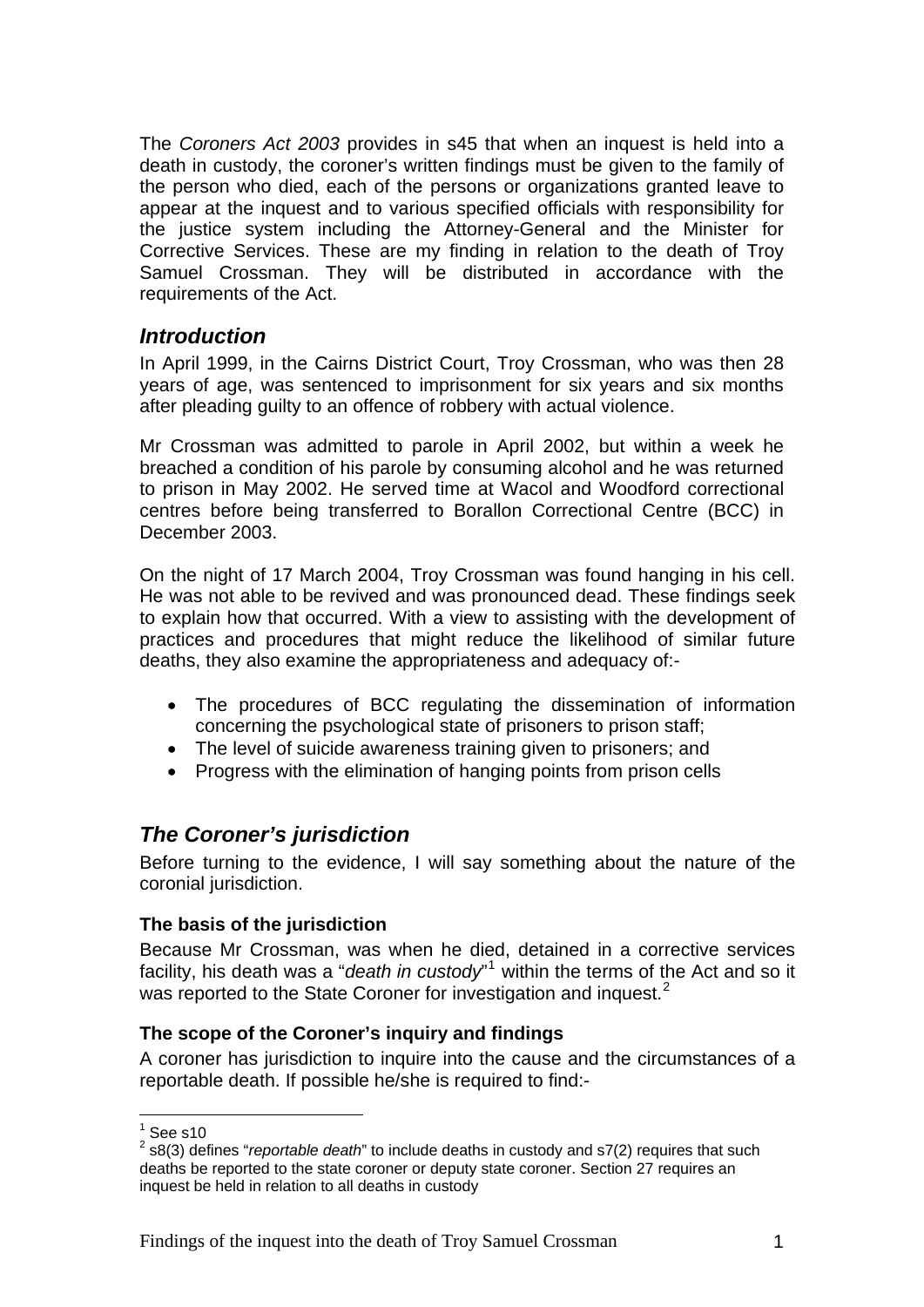- <span id="page-3-0"></span>• whether a death in fact happened
- the identity of the deceased;
- when, where and how the death occurred; and
- what caused the person to die.

There has been considerable litigation concerning the extent of a coroner's jurisdiction to inquire into the circumstances of a death. The authorities clearly establish that the scope of an inquest goes beyond merely establishing the medical cause of death but as there is no contention around that issue in this case I need not seek to examine those authorities here with a view to settling that question. I will say something about the general nature of inquests however.

An inquest is not a trial between opposing parties but an inquiry into the death. In a leading English case it was described in this way:-

*It is an inquisitorial process, a process of investigation quite unlike a criminal trial where the prosecutor accuses and the accused defends… The function of an inquest is to seek out and record as many of the facts concerning the death as the public interest requires.* [3](#page-3-1)

The focus is on discovering what happened, not on ascribing guilt, attributing blame or apportioning liability. The purpose is to inform the family and the public of how the death occurred with a view to reducing the likelihood of similar deaths. As a result, the Act authorises a coroner to make preventive recommendations concerning public health or safety, the administration of justice or ways to prevent deaths from happening in similar circumstances in future.<sup>[4](#page-3-2)</sup> However, a coroner must not include in the findings or any comments or recommendations statements that a person is or maybe guilty of an offence or is or may be civilly liable for something.<sup>[5](#page-3-3)</sup>

#### **The admissibility of evidence and the standard of proof**

Proceedings in a coroner's court are not bound by the rules of evidence because s37 of the Act provides that the court "*may inform itself in any way it considers appropriate."* That doesn't mean that any and every piece of information however unreliable will be admitted into evidence and acted upon. However, it does give a coroner greater scope to receive information that may not be admissible in other proceedings and to have regard to its provenance when determining what weight should be given to the information.

This flexibility has been explained as a consequence of an inquest being a factfinding exercise rather than a means of apportioning guilt: an inquiry rather than a trial. $6$ 

1

<span id="page-3-1"></span><sup>3</sup> *R v South London Coroner; ex parte Thompson* (1982) 126 S.J. 625 4

<span id="page-3-2"></span> $4$  s46

 $5$  s45(5) and 46(3)

<span id="page-3-4"></span><span id="page-3-3"></span><sup>6</sup> *R v South London Coroner; ex parte Thompson* per Lord Lane CJ, (1982) 126 S.J. 625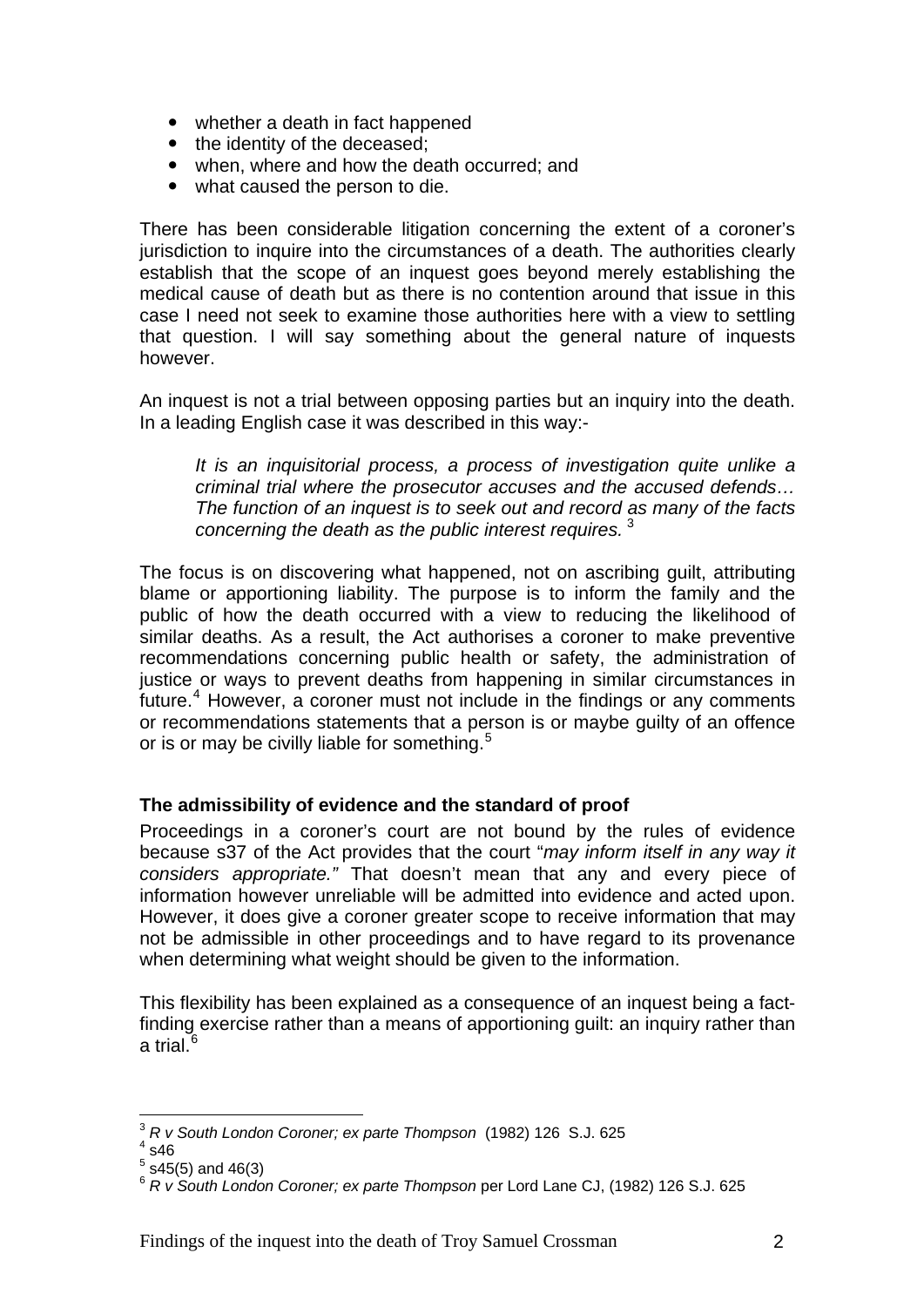<span id="page-4-0"></span>A coroner should apply the civil standard of proof, namely the balance of probabilities, but the approach referred to as the *Briginshaw* sliding scale is applicable.<sup>[7](#page-4-1)</sup> This means that the more significant the issue to be determined, the more serious an allegation or the more inherently unlikely an occurrence, the clearer and more persuasive the evidence needed for the trier of fact to be sufficiently satisfied that it has been proven to the civil standard. $8$ 

It is also clear that a coroner is obliged to comply with the rules of natural justice and to act judicially. This means that no findings adverse to the interest of any party may be made without that party first being given a right to be heard in opposition to that finding. As *Annetts v McCann[10](#page-4-4)* makes clear that includes being given an opportunity to make submissions against findings that might be damaging to the reputation of any individual or organisation.

## *The investigation*

I will now say something about the investigation of Mr Crossman's death. As can be readily appreciated, any death in custody may raise suspicions in the minds of those close to the deceased, that he/she has met with some foul play and/or the authorities have failed in their duty to properly care for the prisoner. It is therefore essential that even when a death appears at the outset not to be suspicious, the investigation is thorough and rigorous. I am satisfied that it was in this case.

As soon as the ambulance officers who attended at the correctional centre to try and revive Mr Crossman advised prison staff that they had been unsuccessful and that the prisoner was dead, police were called and scene was secured. Uniform police from Marburg station attended and they contacted detectives from the Corrective Services Investigation Unit (CSIU), a specialist group from the Queensland Police Service (QPS) who undertake the investigation of all deaths and serious incidents in correctional centres.

About two hours after the death was discovered, officers from the CSIU arrived at the jail and commenced investigations. The scene was photographed. Relevant evidence within Mr Crossman's cell was photographed and secured. Witnesses were interviewed and statements obtained. A large number of relevant exhibits were obtained from the Borallon Correctional Centre.

On 19 March 2004 an autopsy was conducted by Dr Beng Ong a forensic pathologist from the John Tonge Centre.

The CSIU investigation report was forwarded to the Coroner in late 2004. Since then, further enquiries have been undertaken in relation to the

1

<sup>&</sup>lt;sup>7</sup> Anderson v Blashki [1993] 2 VR 89 at 96 per Gobbo J<br><sup>8</sup> Priginshow v Briginshow (1938) 60 GLB 336 at 361 per

<span id="page-4-2"></span><span id="page-4-1"></span><sup>&</sup>lt;sup>8</sup> Briginshaw v Briginshaw (1938) 60 CLR 336 at 361 per Sir Owen Dixon J

<span id="page-4-3"></span><sup>9</sup> *Harmsworth v State Coroner* [1989] VR 989 at 994 and see a useful discussion of the issue in Freckelton I., "Inquest Law" in *The inquest handbook*, Selby H., Federation Press, 1998 at 13

<span id="page-4-4"></span><sup>10 (1990) 65</sup> ALJR 167 at 168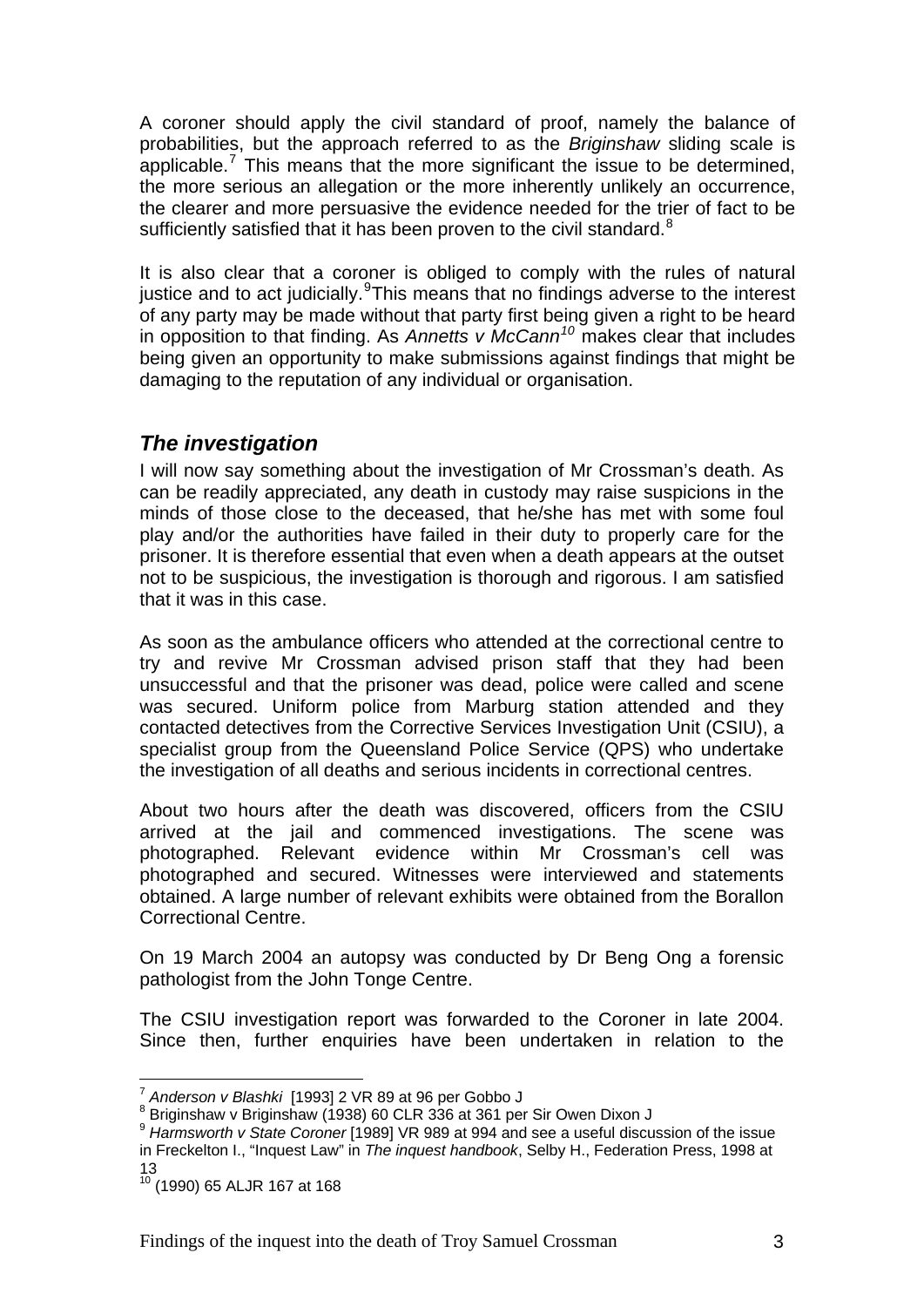<span id="page-5-0"></span>management of prisoners with a history of self harm and/or suicidal ideation and the elimination of hanging points.

## *The Inquest*

A pre-hearing conference was held in Brisbane on 29 June 2005. Mr Eberhardt was appointed Counsel Assisting. Leave to appear was granted to Mr Crossman's mother, the Management and Training Corporation (the operator Borallon Correctional Centre) and the Department of Corrective Services. A list of witnesses was settled and the issues to be examined during the inquest was agreed upon. The inquest then proceeded over two days on 29 and 30 August 2005. Twenty three witnesses gave evidence and 110 exhibits were tendered.

## *The Evidence*

I turn now to the evidence. Of course I can not even summarise all of the information contained in the exhibits and transcript but I consider it appropriate to record in these reasons the evidence I believe is necessary to understand the findings I have made.

## **Background**

As mentioned earlier, at the time of his death, Troy Crossman was serving a sentence of six years and six months imprisonment imposed upon him by the Cairns District Court in April 1999 for the offence of robbery with actual violence. It was not his first term of imprisonment; he had a reasonably lengthy criminal history for a variety of offences.

When he was initially taken into custody after breaching his parole, Mr Crossman was held at the Wacol Remand Centre until 24 July 2002 when he was transferred to the Woodford Correctional Centre. On 29 December 2003, Mr Crossman was transferred to the Borallon Correctional Centre. He remained there until his death on 17 March 2004. At the time of his death, he was residing in cellblock C6.

A perusal of Mr Crossman's prison medical file reveals a long history of relationship difficulties, depression, suicidal ideation and suicide attempts sufficient to persuade me that if other evidence indicates he died at his own hand, it could not be said to be inconsistent with this history. I shall return to this aspect of the evidence in more detail when dealing with the question of whether Mr Crossman's death was preventable.

## **The events of Wednesday 17 March 2004**

Henry Gaulton was a prisoner in cell block C6. He was friendly with Troy Crossman, having met him sometime earlier when they both were incarcerated at the Woodford Correctional Centre. Mr Gaulton worked with Mr Crossman in the joinery shop. Mr Gaulton recalls that about three days before Mr Crossman's death, he noticed a change in Mr Crossman's mood and behaviour. He says that Mr Crossman was depressed and would not talk,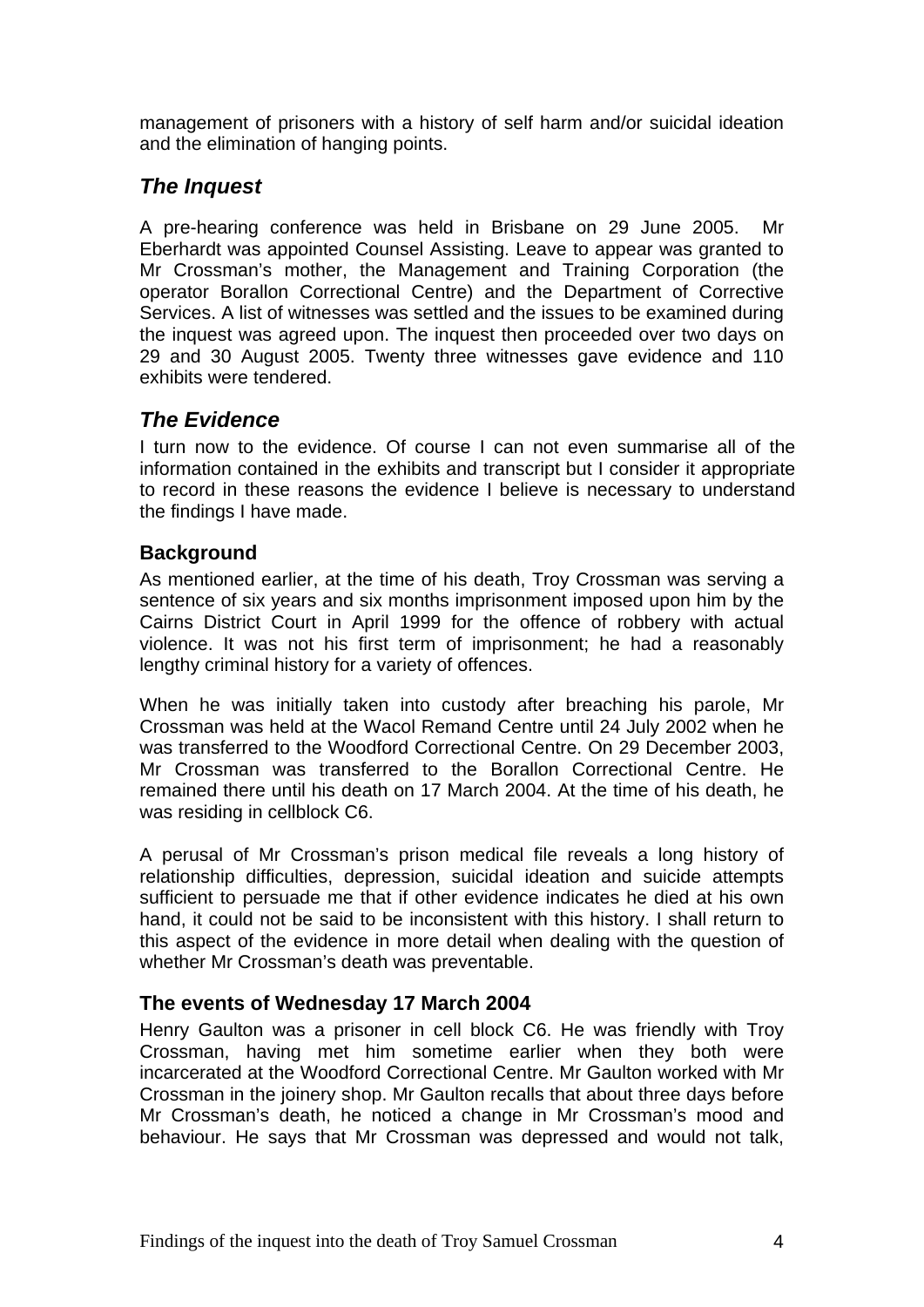preferring to keep to himself. In the days leading up to Mr. Crossman's death, Mr. Gaulton described Mr. Crossman as being sad.<sup>[11](#page-6-0)</sup>

On 17 March 2003, the day of Mr Crossman's death, Mr Gaulton was working with him in the joinery and asked Mr Crossman what was wrong. Mr Gaulton noticed that Mr Crossman was keeping to himself and did not appear to be feeling very well. He noticed that Mr. Crossman was not eating, not working as he normally did and did not look well. Mr. Gaulton gave evidence that Mr. Crossman appeared "*in pain.*" [12](#page-6-1) Mr Gaulton questioned him and Mr Crossman informed Mr Gaulton that his relationship with his girlfriend had broken down.

Mr Gaulton did not raise any concerns about Mr Crossman's welfare with any custodial officers. He gave evidence that he did not think that Mr. Crossman would kill himself; had he done so, Mr. Gaulton would have told someone in authority.

James Everett was also detained in cell block C6 and he was also friendly with Mr Crossman. A few days prior to Mr Crossman's death, Mr Everett noticed that he was quiet and less sociable than usual. This so concerned Mr Everett that he asked Mr Crossman what was wrong. Mr Crossman informed him that he was having some problems with his ex-girlfriend.

On Wednesday 17 March 2004, Mr Everett was working with Mr Crossman in the joinery shop. Mr Everett noticed that he was very quiet and asked him what the problem was. Mr Crossman told Mr Everett not to worry. Mr Everett saw Mr Crossman later on in the yard of the unit when he observed that Mr Crossman's mood had not changed from earlier in the day. Mr Everett last saw Mr Crossman about at 6.30pm, at which time he observed him in the yard of the unit pacing up and down. Mr Everett did not raise any concerns about Mr Crossman with any prison officers. Mr Everett gave evidence that had he thought that Mr. Crossman may harm himself he would have told a prison officer.

Dale Hanley, a trade instructor responsible for the instruction and supervision of prisoners' work duties in the joinery, recalls that on the day of his death, Mr Crossman worked in the joinery from approximately 9.00am to 3.00pm. Mr Hanley recalls that Mr Crossman carried out his duties as required. Mr Hanley did not notice anything abnormal about his behaviour on that day.

Daniel Johnson was also an inmate of the Borallon Correctional Centre at the material time who considered that he was Mr Crossman's *"best mate in the unit block*". Mr Johnson noted that Mr Crossman became more "*within himself"* in the week leading up to his death. Mr Crossman confided in Mr Johnson that he was very depressed over the relationship problems that he was having with his girlfriend Renee Green. However, Mr Johnson says that he had no idea that Mr Crossman would kill himself.

<sup>&</sup>lt;sup>11</sup> Transcript p132

<span id="page-6-1"></span><span id="page-6-0"></span><sup>&</sup>lt;sup>12</sup> Transcript p133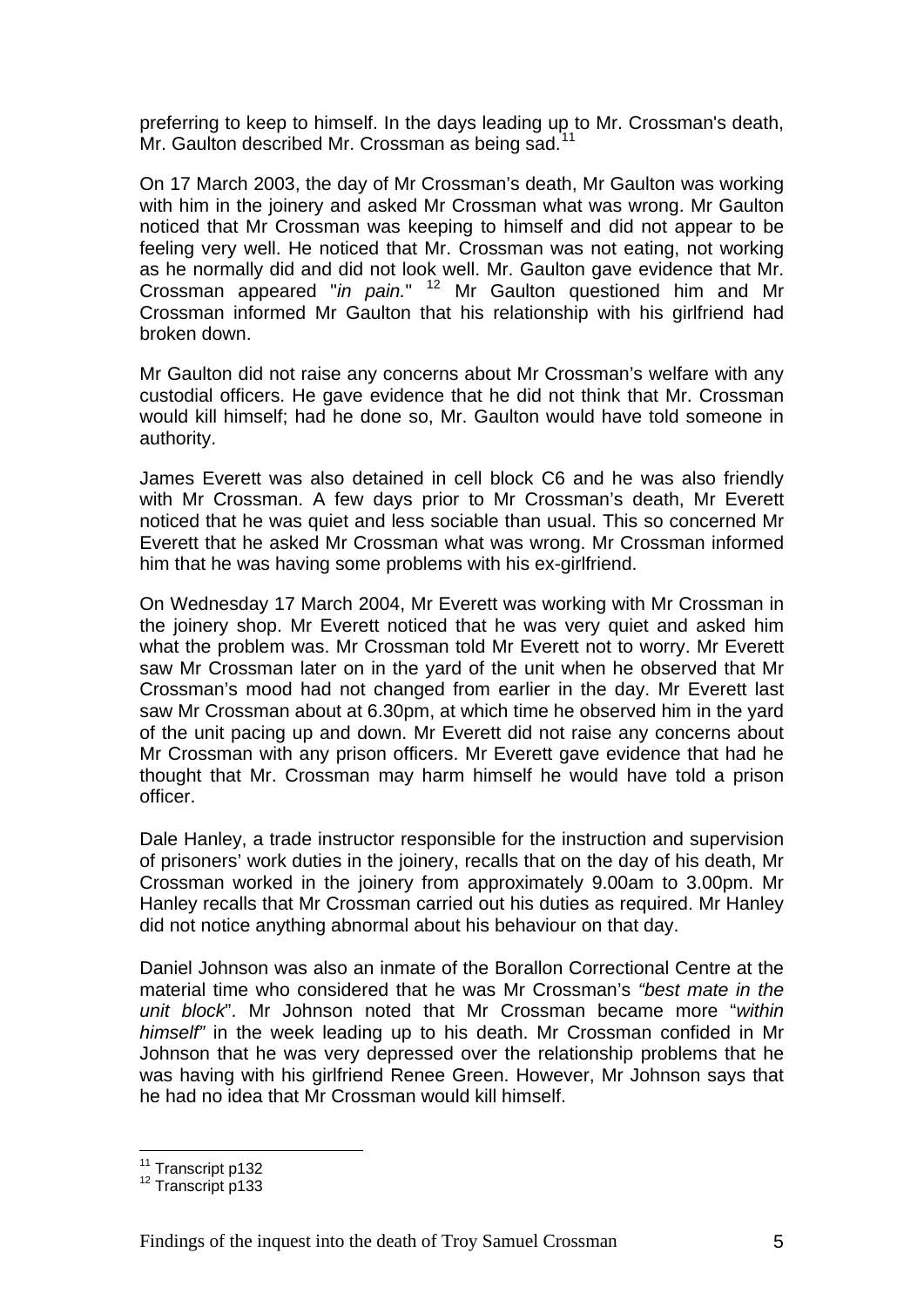Mr Johnson recalls that about two days before his death Mr Crossman ripped up all of the letters that Renee Green had written him and took down from the walls of his cell the photographs of Renee. Mr Johnson gave evidence that a few days before his death Mr Crossman stopped eating.<sup>[13](#page-7-0)</sup>

Mr Johnson recalls that on Wednesday 17 March 2004 Mr Crossman did not eat very much and was really quiet throughout the day. There was no suggestion by Mr Johnson that Mr Crossman was troubled by anything other than the relationship difficulties he was having with Renee Green.

Jason Harding, a prisoner in cell block C6 who occupied a cell opposite Mr Crossman's, was also quite friendly with Mr Crossman. Mr Harding knew from another prisoner that Mr Crossman had tried to commit suicide before by setting himself on fire. Mr Harding knew that Mr Crossman's girlfriend had ended their relationship shortly before his death.

About two to three days prior to Mr Crossman's death Mr Harding saw Mr Crossman ripping up letters from his girlfriend. Mr Harding also noticed that Mr. Crossman was "*real quiet*" and "*wasn't eating*." Mr Harding did not tell anyone of his concerns because Mr Crossman's state of mind was "*pretty obvious."[14](#page-7-1).* 

Mr Harding recalls that some time after 5.30pm on 17 March 2004, he saw Mr Crossman pacing around the yard with Daniel Johnson. Mr Harding recalls that at about 7.15pm he and other prisoners were locked in their cells.

Larissa Pope is a custodial officer employed by Management and Training Corporation at the Borallon Correctional Centre. She knew Mr Crossman, although not very well. Ms Pope describes Mr Crossman as being a quiet person who kept to himself. Despite being his unit officer she frankly stated that she did not have much contact with him.[15](#page-7-2) However, she says that in the weeks leading up to Mr Crossman's death she observed nothing about him that gave her cause for concern that he might self harm.

Custodial Officer Bryan Maynard also knew Mr Crossman. Mr Maynard describes Mr Crossman as being fairly standoffish and very quiet. Mr Maynard knew that Mr Crossman was friendly with Mr Johnson. He was not aware of any issues that Mr Crossman may have had with any prisoners in his unit. Mr Maynard gave evidence that he had no idea that Mr Crossman intended to take his own life.<sup>[16](#page-7-3)</sup> I accept Mr Maynard's evidence that he knew the signs which indicate a prisoner is at risk of self harm and I accept also that he did not notice those critical changes in Mr Crossman's mood and behaviour as described by the other prisoners.

At 7.30pm, Ms Pope and Mr Maynard locked Mr Crossman in his cell. Both gave evidence that they looked into Mr Crossman's cell and saw him sitting on his bed watching television with the light off. Mr Crossman was alone in the

<span id="page-7-0"></span><sup>&</sup>lt;sup>13</sup> Transcript p162

<span id="page-7-2"></span><span id="page-7-1"></span><sup>&</sup>lt;sup>14</sup> Transcript p144<br><sup>15</sup> Transcript p29<br><sup>16</sup> Transcript p50

<span id="page-7-3"></span>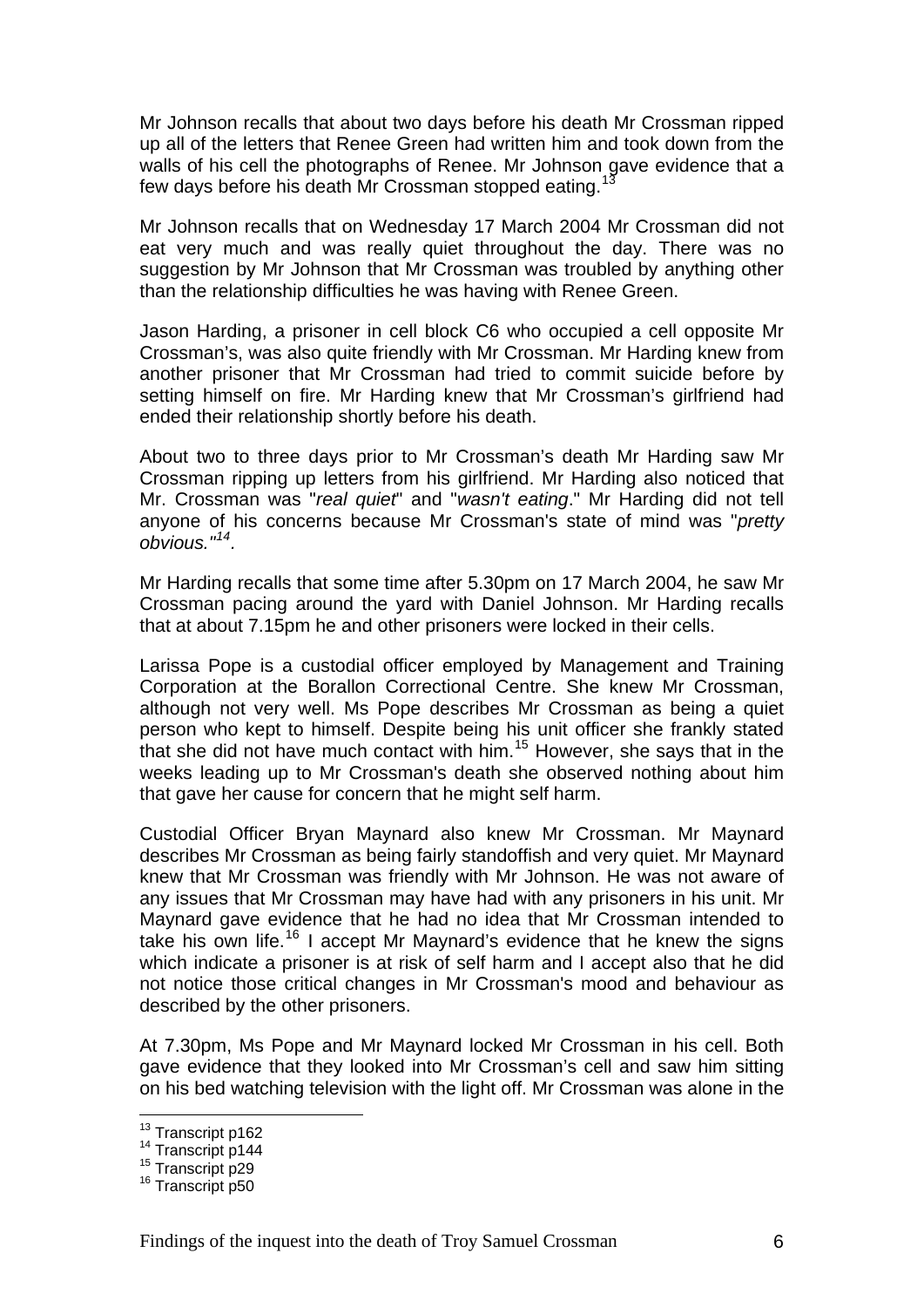<span id="page-8-0"></span>cell. When Ms Pope locked Mr Crossman in, she says saw nothing that would suggest that Mr Crossman was about to commit suicide.<sup>[17](#page-8-1)</sup> Neither Ms Pope nor Mr Maynard observed Mr Crossman to have any injuries or to be unwell at that time. As part of the lock down process all other prisoners in the cell block were accounted for.

## **The death is discovered**

At around 9.15pm Mr Harding recalls looking through the window in his cell door and seeing something covering Mr Crossman's cell observation window. On closer inspection, Mr Harding thought he could see something underneath the door which looked like a shadow of Mr Crossman's feet. Mr Harding kept looking for a little while and then pressed the intercom button in his cell. Mr Harding says that there was no answer for about two to three minutes. When Mr Harding did speak to a custodial officer he informed the officer that he thought that Mr Crossman was hanging himself.

There was some conflict in the evidence about the time taken for this communication to be affected. The officer in master control who is responsible for responding to intercom communications from prisoners says that it is possible that a prisoner may take a few minutes to get through but he didn't think that it took that long on this occasion. I was not persuaded that the officer in question had a reliable memory of this particular incident and I am inclined to think the time he recorded on the shift log is the time when he responded to the call and not necessarily when the call was first made by the prisoner. However, for reasons that will become apparent later I consider nothing turns on this conflict of accounts.

The officers who were called by master control to respond to the information provided by Mr Harding give various estimations of when they were contacted ranging from 9.15 to 9.20. Ms Scates, a custodial supervisor says she was contacted at about 9.20pm and advised of what Mr Harding had alleged. She and four other officers ran to C block movement control post where she unlocked the key safe and removed the key for cell block C6 and gave it to one of the other officers who went immediately to that block while she relocked the safe.

One of those officers gave evidence that as he was making his way along cell block 6 to the end cell where Mr Crossman resided, he looked and saw that each of the other cells was properly locked.

Ms Scates then joined the other officers outside Mr Crossman's cell. She saw that there was a cloth obscuring vision into the cell. She saw one of the officers bang on the cell door and heard no response. She directed one of the officers to unlock the door, which he did. They were then confronted by Mr Crossman hanging from a ligature around his neck fastened to bars above the

<span id="page-8-1"></span><sup>1</sup> <sup>17</sup> Transcript p34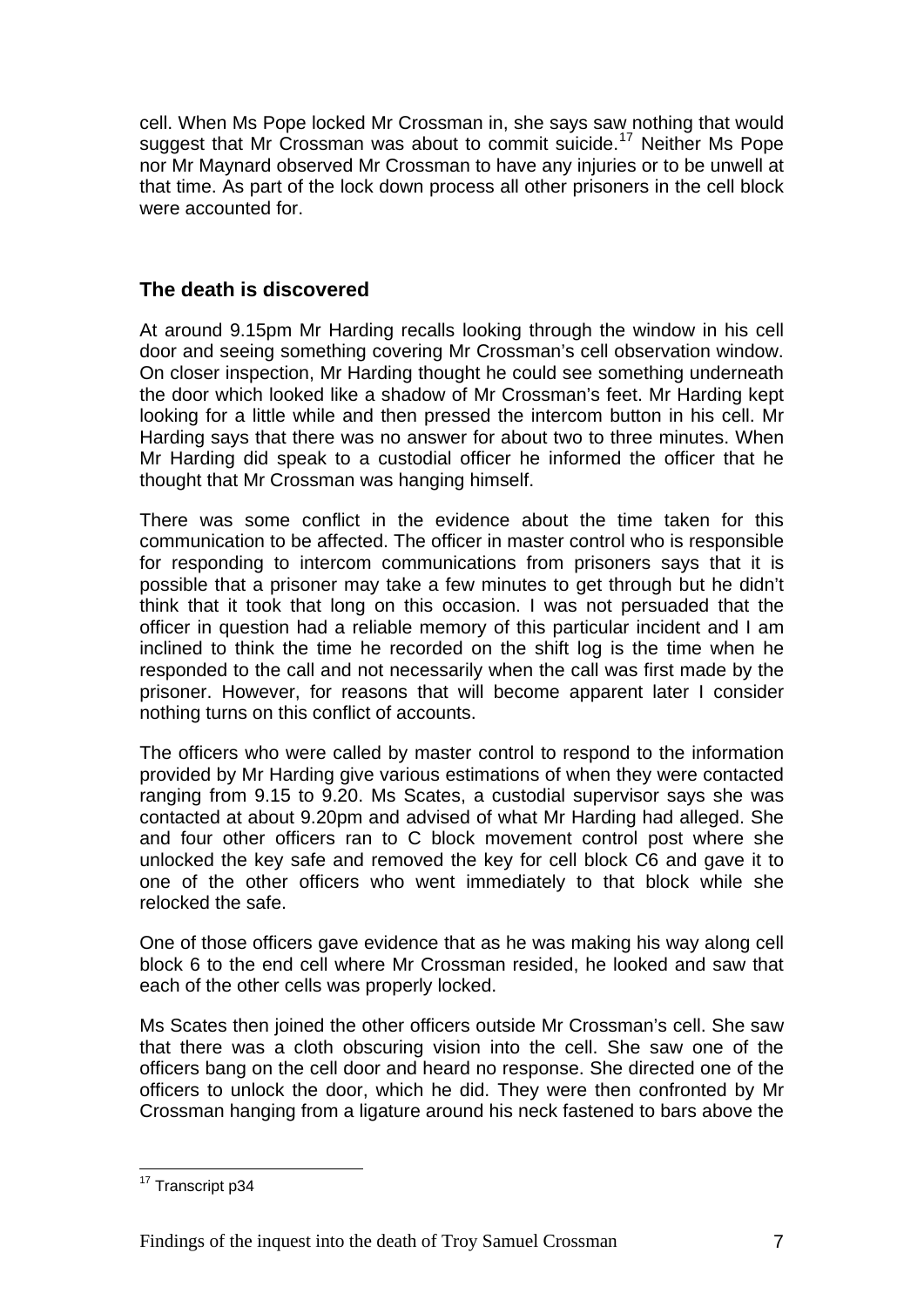<span id="page-9-0"></span>door way with his feet just off the ground. His hands were tied together with strips of material and tied around his upper right thigh.

All officers agree that there was no one else in the cell. All agree that when he was cut down Mr Crossman had no pulse and he was not breathing.

Mr Harding agrees that some time after he reported his concerns he heard keys jangling and people running down the spine of the unit. Mr Harding's estimations of the time which elapsed after he called until these officers arrived vary widely and are not reliable.

Mr Harding was looking through the window of his cell door when custodial officers arrived at Mr Crossman's cell. When the door of that cell was opened, he saw Mr Crossman hanging in the doorway. His eyes were open.

Mr Harding saw custodial officers cut Mr Crossman down, place him on the ground and commence cardio pulmonary resuscitation. Mr Crossman did not exhibit any signs of life after he was discovered. Mr Harding is also sure that no one else was in Mr Crossman's cell at the time of his death.

Ms Scates radioed for a nurse and an ambulance. The nurse was already on her way. The ambulance was called at 9.24.

#### **Resuscitation commences**

At about 9.20pm Nurse Rachel Shields says she was advised that someone was hanging in cell block C6 and she immediately made her way there arriving at about 9.25pm. She says that when she arrived at the cell two officers were undertaking CPR. She then took control of the resuscitation attempts.

After Mr Crossman was brought out into the corridor, Nurse Shields felt for a cardial pulse but could find none. She noticed that Mr Crossman was not breathing. Nurse Shields applied a defibrillator to Mr Crossman. The machine indicated that Mr Crossman did not have a heart rhythm that was shockable. Nurse Shields told the officers to continue with cardio pulmonary resuscitation and she then listened with a stethoscope for an apical heartbeat but was unable to locate one. Nurse Shields and the custodial officers continued with CPR until the ambulance officers arrived.

The request for ambulance assistance was received at the Ipswich Ambulance Station at 9.26pm. It was immediately conveyed to the paramedics detailed to respond. Two vehicles containing four paramedics arrived at the correctional centre at 9.39 and were met by Ms Scates who escorted them to the scene. They arrived at the cell at about 9.43. Those people then took over the care of Mr Crossman.

One of the ambulance officers, Mr Kain, gave evidence that when they arrived Mr Crossman was unconscious and was not breathing. He was pale and his skin temperature appeared to be normal. Defibrillator pads were placed on Mr Crossman's chest and it was observed that his heart electrical activity was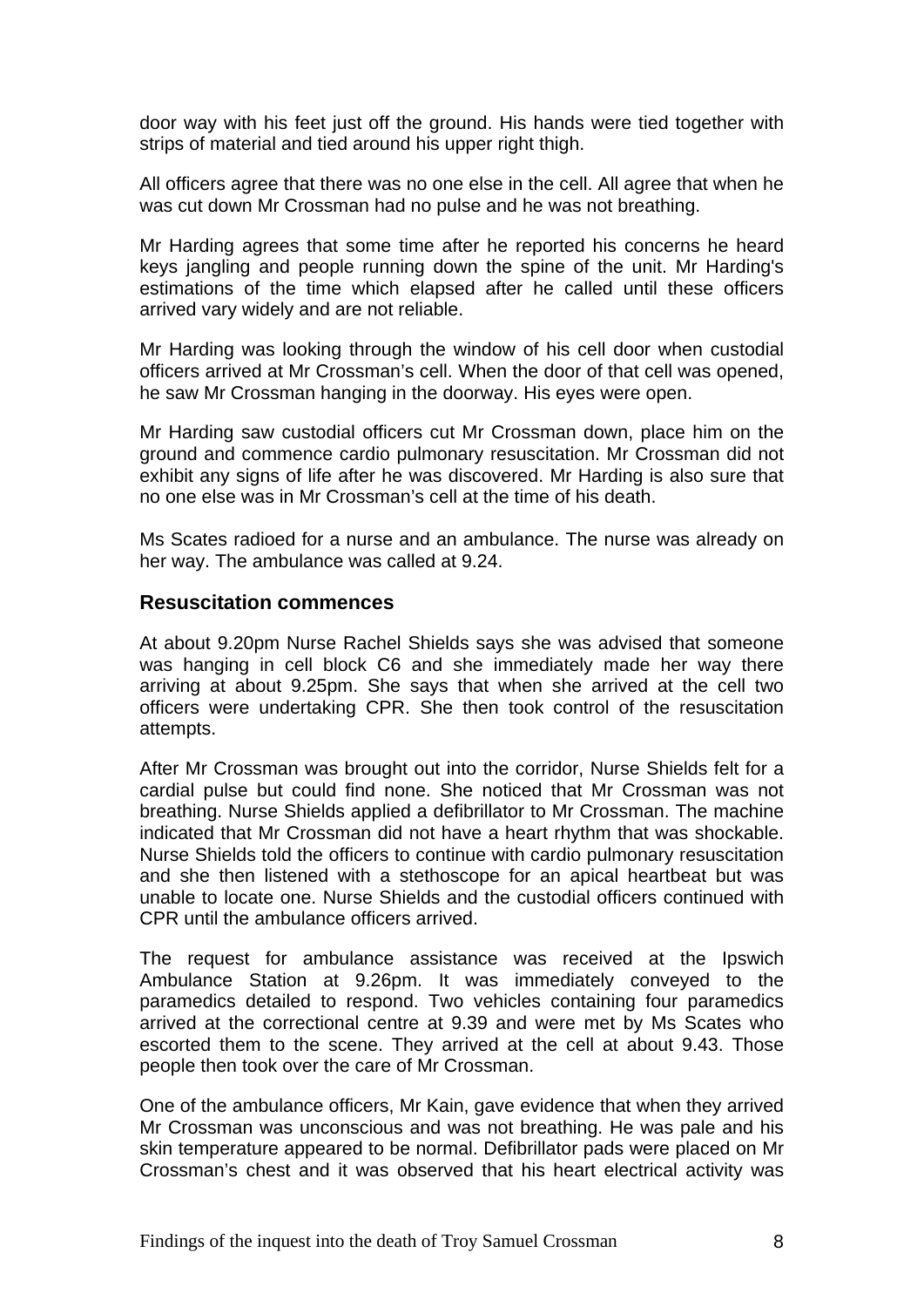<span id="page-10-0"></span>asystole. The ambulance officers then commenced cardio pulmonary resuscitation and continued on with this for a period of time.

At 9.52pm Mr Kain contacted Dr Kylie Baker, Senior Medical Officer at the Ipswich Hospital, and after consultation in relation to Mr Crossman's clinical presentation and history, Dr Baker authorised Mr Kain to cease cardio pulmonary resuscitation on the basis that there was no chance that he could be brought back to life. At 9.52pm Mr Crossman was pronounced dead by the ambulance officers.

#### **The investigation commences**

His body was then placed back in his cell and covered with a blanket. The cell was locked. Police were called and the investigation detailed earlier in these findings was commenced.

All of the occupants of cell block C6 were interviewed and none says he saw or heard anything suspicious between the time when the prisoners were locked in their cells and Mr Crossman was found.

Located on Mr Crossman's desk was a note which said "*Please forward to my girl and friends.*" Ms Green identified the handwriting on this note as being Mr Crossman's. Amongst the documents were a number of handwritten letters to Ms Green and other friends of Mr Crossman. They appear to have been written over a number of days immediately prior to the death. It is clear from the contents of these letters that at the time of writing them Mr Crossman was contemplating ending his life.

The telephone calls made by prisoners are tape recorded. On the evening of his death, in three calls made by Mr Crossman to Ms Green, Mr Crossman makes fairly explicit his expectation that he would not be able to talk with her ever again after that evening.

An autopsy was conducted by a forensic pathologist, Dr Beng Ong on 19 March 2004 at the John Tong Centre Brisbane. In his opinion, the cause of death was hanging. Having regard to the small amount of bleeding that accompanied the facture of the hyoid bone and the thinness of the ligature, Dr Ong opined that Mr Crossman died within seconds or no more than a couple of minute of his being suspended. Lividity that he found in the soles of Mr Crossman's feet led Dr Ong to conclude that Mr Crossman had been dead for at least an hour when he was found and cut down. This opinion may seem inconsistent with the evidence of the ambulance officers that Mr Crossman's body temperature seemed normal to the touch. However in view of Dr Ong's evidence that a body does not appreciably cool for approximately two hours, I consider no conflict exists.

Dr Ong confirmed that no resuscitation could have been successful in the circumstances.

He found no suspicious injuries on Mr Crossman's body. Dr Ong noted a small abrasion on the bridge of the nose which, in evidence he described as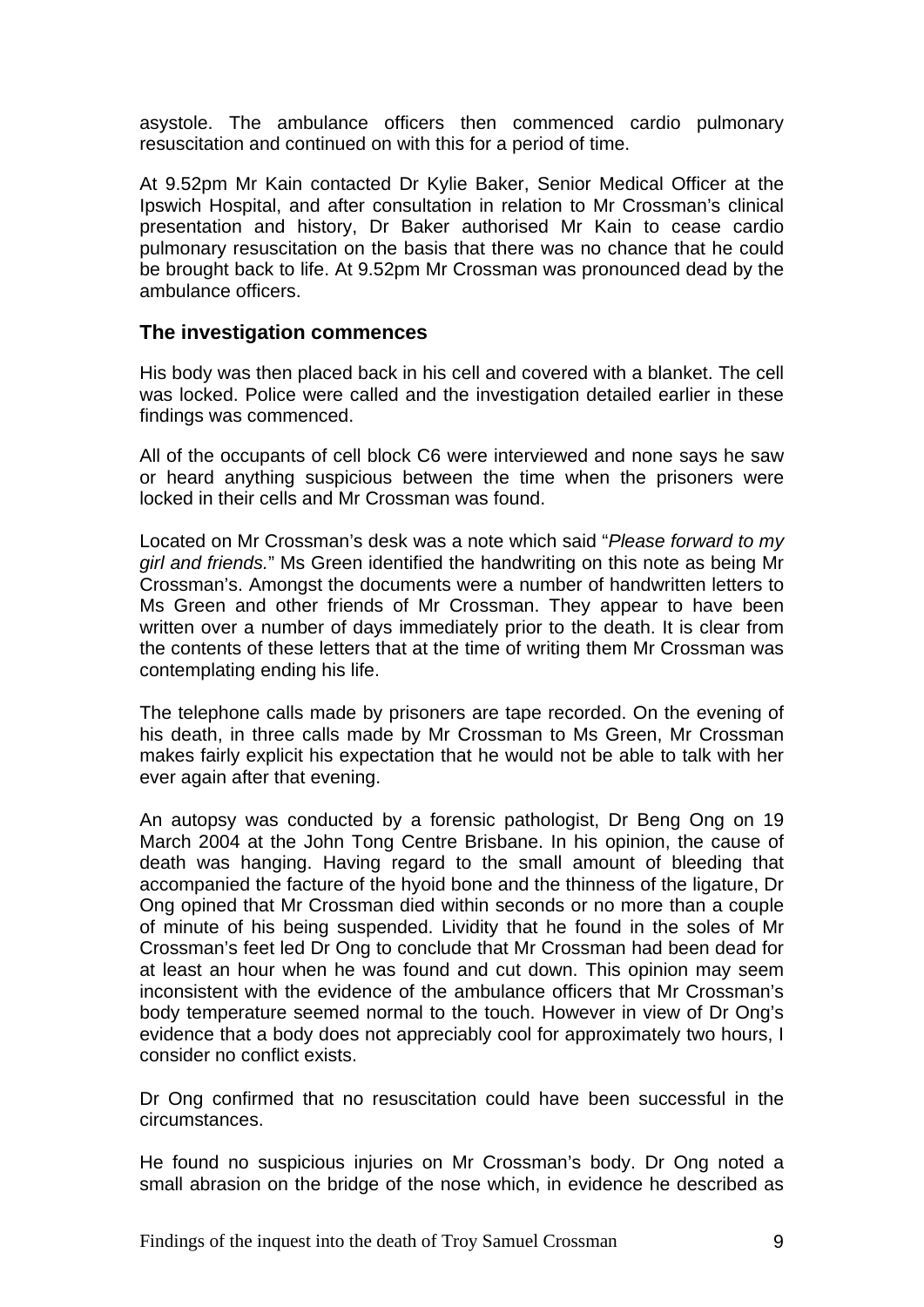"*a very non specific injury that one can get at any time."[18](#page-11-0)* He accepted the suggestion of counsel assisting that it may have been caused by Mr Crossman swinging against the door or door frame when he hung himself.

There were no other injuries on Mr Crossman's body apart from those caused by the ligature around his neck. That injury was consistent with the body being suspended by the ligature as distinct from being strangled by it.

Mr Crossman's mother alleged that when she viewed her son's body she noted numerous injuries to his face. However, this evidence is not supported by the photographs of the body or the examination made by Dr Ong. I conclude that the mother must be mistaken.

In Dr Ong's opinion, the bandages found tied around the wrist and thigh of Mr Crossman were loose and could have been tied by the deceased. In particular, Dr Ong noted that there was no injury to the wrists caused by the bindings as would be expected if Mr Crossman was struggling while another person overpowered and bound him.

A week or so before his death, in the last conversation he had with his mother, Mr Crossman spoke of his determination to be more constructive with his life after release from prison and to make more of his relationship with Renee. Understandably, this has made it difficult for his mother to accept that Mr Crossman took his own life.

However, the following aspects of the matter support the conclusion that Mr Crossman intentionally caused his own death:-

- the history of depression, suicidal ideation and previous attempts;
- his distress at the breakdown of his relationship with Renee Green;
- the implied threats of self destruction made in his final telephone calls with Ms Green;
- the indicators of depression loss of appetite, withdrawing etc witnessed by the other prisoners;
- the contents of the letters found in his cell:
- evidence that he was alone in his cell when it was locked and when he was found dead; and
- the autopsy evidence indicating injuries consistent with hanging and an absence of evidence of any third party involvement.

I am also satisfied that the prison authorities responded expeditiously to the advice that someone was hanging and that the first aid given was appropriate. I consider that no action of any officer or other prisoner caused or contributed to the death.

<span id="page-11-0"></span><sup>1</sup> <sup>18</sup> Transcript p193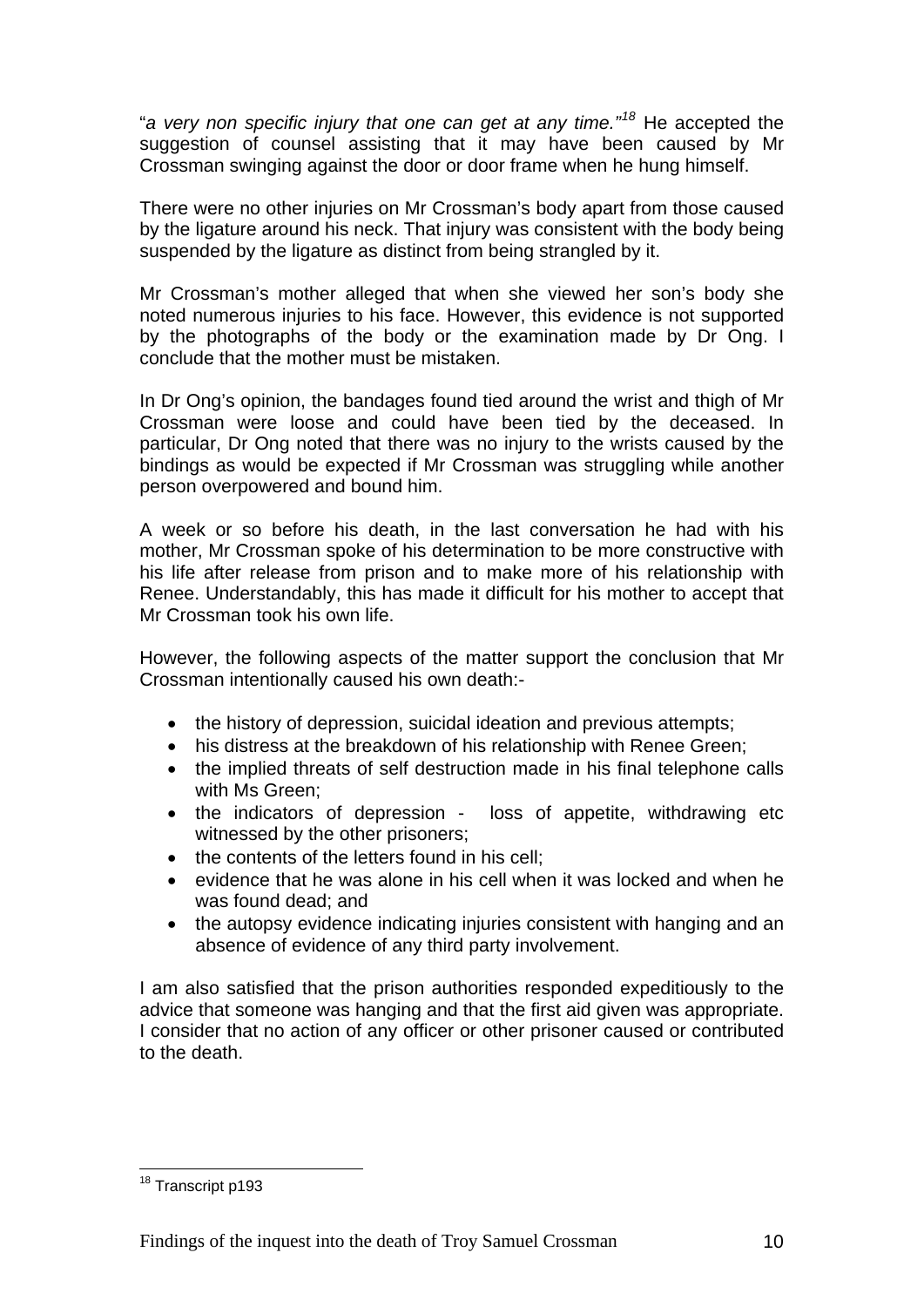## <span id="page-12-0"></span>*Findings required by s45*

I am required to find, as far as is possible, who the deceased was, when and where he died, what caused the death and how he came by his death. I have already dealt with this last issue, the manner of the death. As a result of considering all of the material contained in the exhibits and the evidence given by the witnesses I am able to make the following findings in relation to the other aspects of the death.

| Identity of the deceased $-$ | The deceased person was Troy Samuel<br>Crossman                                       |
|------------------------------|---------------------------------------------------------------------------------------|
| Place of death $-$           | He died in cell bloc C6 at the Borallon,<br>Correctional Centre, Borallon, Queensland |
| Date of death $-$            | Mr Crossman died on 17 March 2004                                                     |
| Cause of death $-$           | He died from self inflicted hanging.                                                  |

#### *Concerns, comments and recommendations*

Section 46, in so far as is it relevant to this matter, provides that a coroner may comment on anything connected with a death that relates to public health or safety or ways to prevent deaths from happening in similar circumstances in the future. I have found that none of the prison officers or other prisoners caused or contributed to the death and that nothing more could have been done to save Mr Crossman after he was found hanging. That does not mean that the death was not preventable or that the cells at Borallon could not be made safer. In particular, for the reasons set out below, I consider there may be a basis for concern about the way the authorities at Borallon responded to the information about Mr Crossman's risk of self harm and the prevalence of hanging points in the cells. I will now deal with each of those issues in some more detail.

#### **Response to information about risk of self harm.**

There was at the time of Mr Crossman's death, voluminous information accessible to Borallon Correctional Centre staff indicating that he was acutely at risk of suicide yet no precautions were taken to guard against him self harming. There is no suggestion that callous disregard played any part in this failure but in my view, it suggests a review of how information is gathered and disseminated in the prison may be warranted.

Information indicating Mr Crossman was at risk of self harm was available from four sources; the Corrective Services Commission/Department medical file, the observation of other prisoners, the letters in Mr Crossman's cell and the tape recordings of the telephone calls made by Mr Crossman on the day of his death. I readily accept that the authorities could not be expected to have accessed the information in the unfinished letters and I will therefore say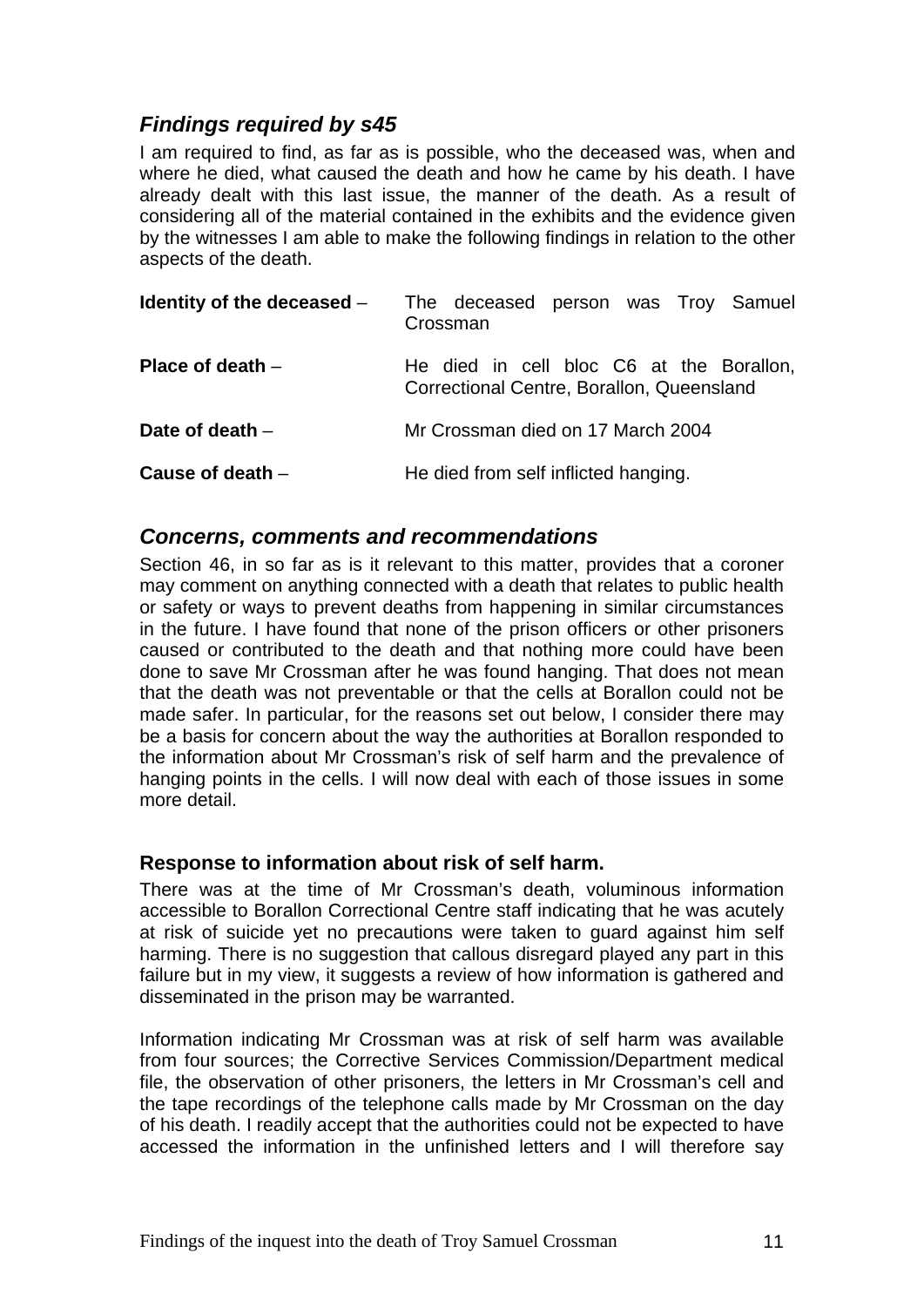nothing more about that. The position in relation to the other sources of information is not so clear cut. I shall deal with each of them separately.

#### **Information on file**

Mr Crossman's prison medical file which travels with the prisoner from jail to jail has numerous, detailed entries noting a long and extensive history of depression, suicidal ideation and suicide attempts.

Upon arrival at the Borallon Correctional Centre on 29 December 2003, Mr Crossman was assessed by Ms Merilee Booth, registered nurse. Ms Booth would seem well qualified to undertake this task. She was first registered in 1989 and obtained her psychiatric endorsement in 1993. Prior to working at the Borallon Correctional Centre, she worked for Queensland Health as a clinical nurse performing psychiatric assessments for the West Moreton Public Health Centre for approximately 14 years.

When undertaking this assessment the nurse had access to the medical file on Mr Crossman referred to above and he informed her that he had a history of depression and suicide attempts, including attempted self harm with a shot gun and self immolation.

However, as a result of responses he gave to her questions, Nurse Booth assessed Mr Crossman as having no current depression or suicidal ideation. Nurse Booth decided that he was not in immediate danger of self harming and she considered no further action was warranted at that time. As a result, the details of Mr Crossman's history of depression, suicidal ideation and self harm were not communicated to anyone involved in the day to day management of Mr Crossman.

Nurse Booth gave evidence that at the time of her assessment of Mr. Crossman in December 2003 it was not general practice at the Borallon Correctional Centre to notify prison staff of a prisoner's history of self harm or suicidal ideation unless the prisoner was displaying current symptoms.<sup>[19](#page-13-0)</sup>

The potential negative impact of this policy on prisoners such as Mr Crossman was exacerbated by his reluctance to seek assistance for his psychological problems. There are numerous entries in his file indicating that Mr Crossman was resentful of the usual response to his disclosing suicidal thoughts. For example, in April 2003 Mr Crossman told a psychologist at Woodford Correctional Centre that he was not willing to engage with psychologists and/or counsellors due to his frustration with being placed on  $\overrightarrow{a}$  observation each time that he disclosed suicidal thoughts.<sup>[20](#page-13-1)</sup> Mr Crossman's apparent reluctance to seek help clearly exacerbated the risk of him self harming.

The fact that Mr Crossman was continuing to suffer problems but was no longer willing to seek help from prison authorities, made it imperative that those who had the day to day management of Mr Crossman be made aware

<span id="page-13-0"></span><sup>&</sup>lt;sup>19</sup> Transcript p181

<span id="page-13-1"></span> $20$  Letter of Dr Chen dated 1 September 2005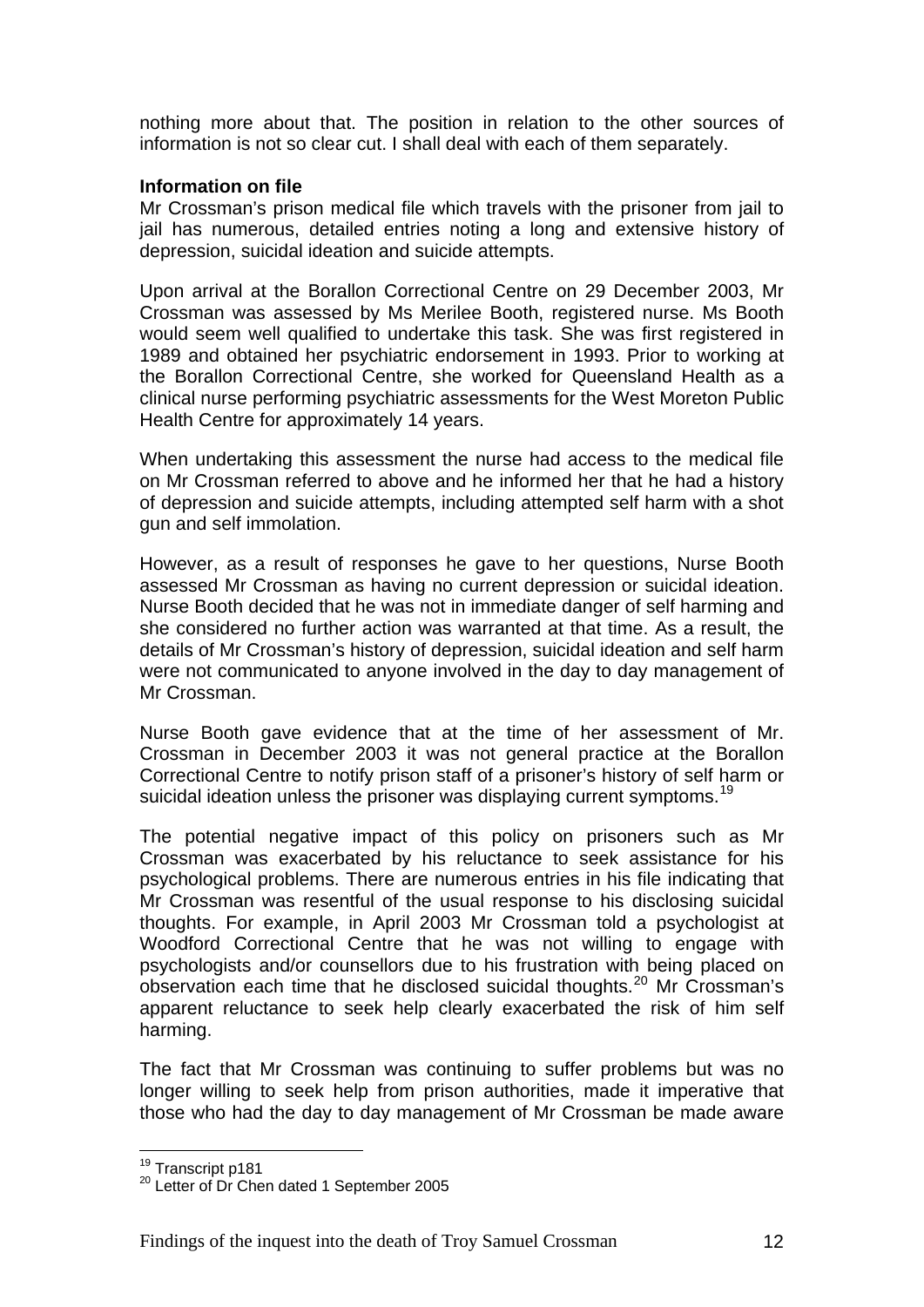of his history in order that they could keep a close eye upon him, particularly in times of personal distress. Two custodial officers who had dealings with Mr Crossman gave evidence at the inquest to the effect that had they been made aware of Mr Crossman's history, they would have paid greater attention to his welfare by looking for any changes in his demeanour or conduct.

As mentioned earlier, Nurse Booth claimed that the information was not passed on because there was no policy requiring her to do so at the time. This view is not supported by the report of the inquiry into the death undertaken by the assistant general manager of the prison.

That report included the following:-

"Department of Corrective Services (DCS) procedure '*Suicide Prevention'* requires that '*where available information indicates that an offender has previously made an attempt to suicide/self harm or has displayed previous suicidal behaviour, whether in custody or not, this information must be communicated to staff involved in the management of that offender*.'

A review of the case file reveals that there were several references in case notes to Troy Crossman being "on obs" or "off obs" but no documentation indicating frequency, duration and nature of his risk level. Nor was there any information pertaining to his individual high risk triggers/situations which required monitoring. Case notes made in the medical file and reception to BCC reveals that the reviewing RN was aware of his suicide/self harm history. However there was no indication that this information was relayed to Custodial Staff."<sup>[21](#page-14-0)</sup>

Nurse Booth gave evidence that since Mr. Crossman's death the practice has changed such that it is now routine for this type of information to be communicated to prison staff in the form of a Special Needs of Prisoner Assessment ("SNOPA").

It is clear that the policy and practice in relation to the dissemination of information relating to a prisoner's history of self harm and related issues has tightened up significantly since Mr Crossman's death. It is now apparently the practice that a special needs of prisoner assessment is conducted by a psychologist upon a prisoner being received into the Borallon Correctional Centre. A copy of this assessment is then placed in the prisoner's file where it can be viewed by any prison officer who reads and reviews the file. In addition, the fact that a prisoner has a history of self harming behaviour, or is currently displaying self harming behaviours is flagged on the Integrated Offender Management System (IOMS) such that any prison officer opening a particular prisonon's file has that fact brought to his attention.

<span id="page-14-0"></span><sup>1</sup>  $^{21}$  Exhibit 1.33, paragraph 5.1.3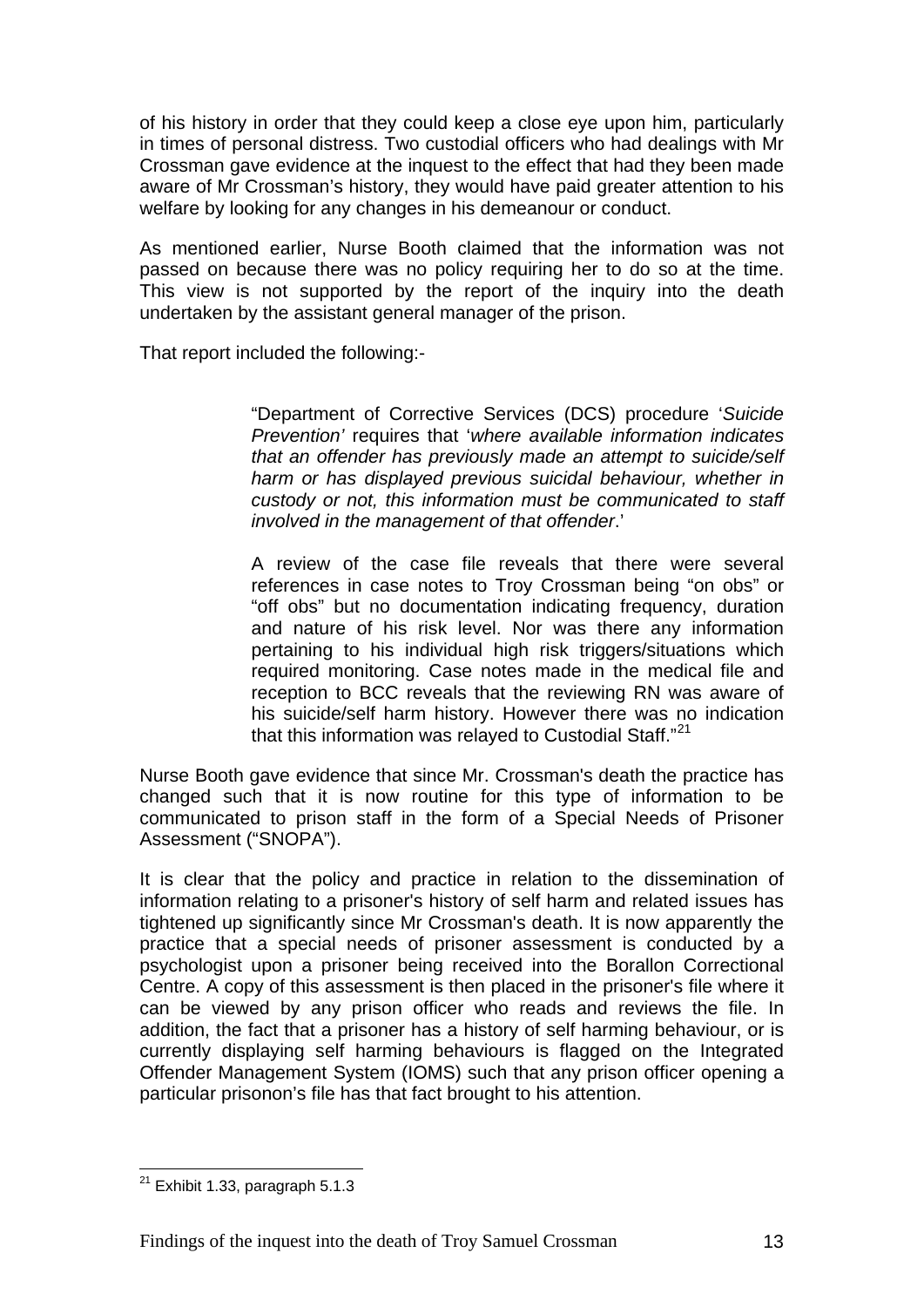<span id="page-15-0"></span>Both of these initiatives are clearly worthwhile, but it must be remembered that such systems only work if those who are charged with the day to day care of prisoners in fact access and read the relevant files. It is noteworthy that Ms Pope gave evidence that since the death of Mr Crossman the only change to relevant policy is that if a prisoner is detected to be at risk in the prison, custodial officers are notified. She was of the belief that if, for example, a prisoner has a history of self harming at another institution that would not normally be disseminated to BCC custodial officers.<sup>[22](#page-15-1)</sup> Ms Pope's evidence can to be contrasted with the evidence of Mr Maynard who suggests that the new system is working very well.<sup>[23](#page-15-2)</sup>

It seems the correctional authorities recognise the importance of making this information available to custodial officers but unless those who have the day to day care of prisoners actually access the information it will not inform their actions. The evidence given to the inquest indicates that currently there is no system that enables prison management to assess whether custodial officers are utilising that access.<sup>[24](#page-15-3)</sup>

#### **Recommendation 1 – Auditing of IOMS**

*I therefore recommend that the Department of Corrective Services investigate the viability of adding an auditing function to the Integrated Offender Management System (IOMS) to enable the level of compliance with policy concerning the accessing of "at risk" information to be assessed*.

#### **The observation of other prisoners**

In the days leading up to his death, Mr Crossman displayed behaviour which concerned other prisoners in his unit. In particular, other prisoners variously observed:-

- a loss of appetite;
- a depressed mood:
- expressions of grief and anxiety about the breakdown of his relationship with Renee Green;
- the destruction by Mr Crossman of his photographs of Renee Green;
- the description by Mr Crossman of prior self harm attempts.

Despite making these observations, none of the prisoners were concerned that Mr Crossman might attempt to harm himself and accordingly none of them thought to warn any prison officer of such a risk

These observations were in contrast to those of the prison officers involved in Mr Crossman's care, none of whom detected anything out of the ordinary. This is hardly surprising given that an officer is usually responsible for supervising up to 33 inmates. It would be unrealistic to expect that a prison

<span id="page-15-1"></span><sup>&</sup>lt;sup>22</sup> Transcript 30

<span id="page-15-3"></span><span id="page-15-2"></span><sup>23</sup> Transcript 32<br>
<sup>23</sup> Transcript 48<br>
<sup>24</sup> Evidence of BCC Assistant Manager Ms Roeder, transcript 207, 213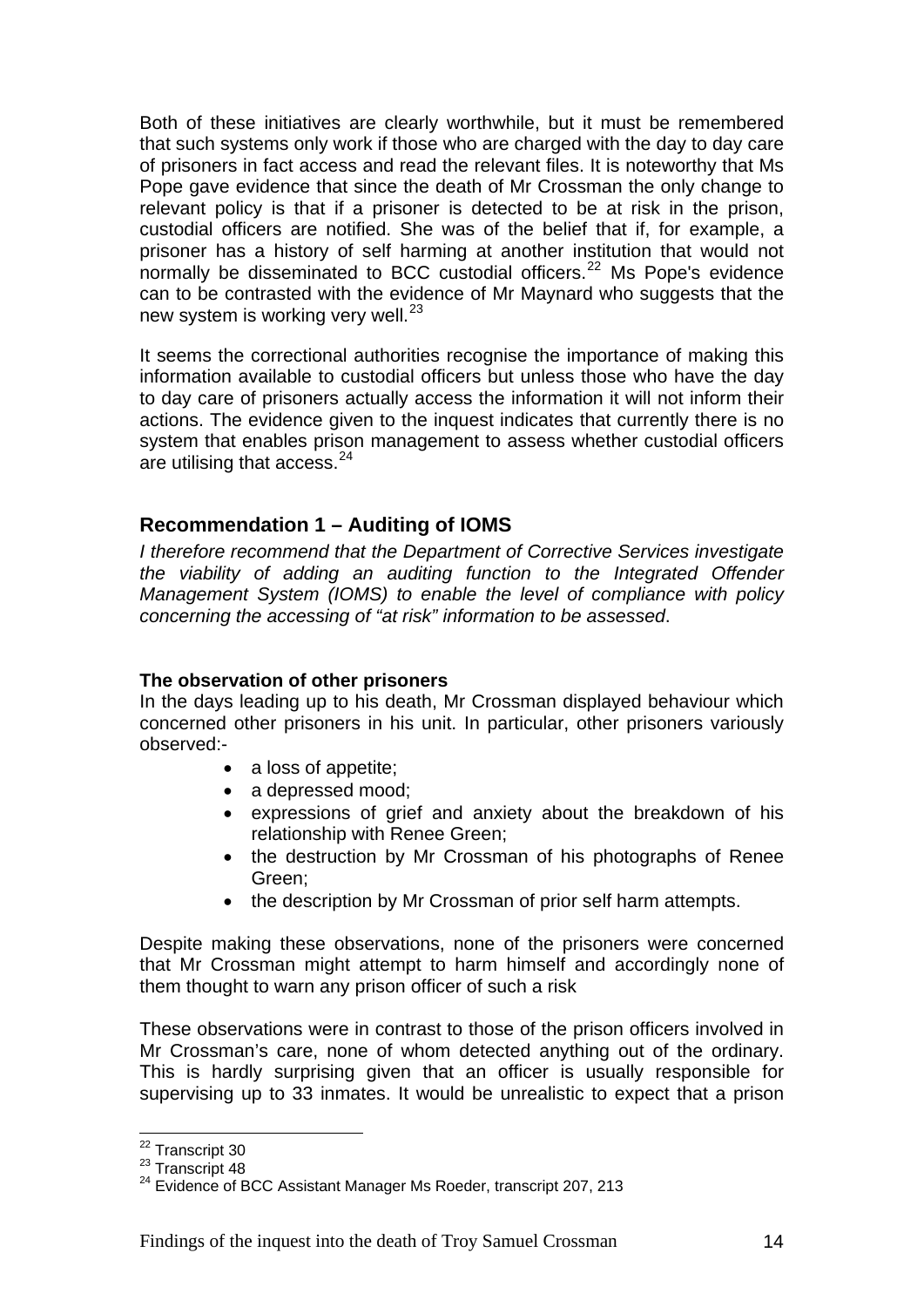officer in the position of Ms Pope or Mr Maynard would necessarily pick up subtle, but significant changes in behaviour, even if he or she was aware of a significant history of self harming behaviour on the part of a particular inmate. This observation is not intended as a criticism of the prison officers involved, but serves to highlight the desirability of making prisoners more aware of the issue of suicide and fostering open lines of communication between prisoners and prison officers.

The prisoners who observed changes in Mr Crossman's behaviour in the days and weeks leading up to his death did not appreciate the significance of what they were observing. Had they done so, it seems likely that at least some of the prisoners might have brought their concerns to the attention of prison officers. While it cannot reasonably be expected that prisoners will always act in a responsible and community minded way towards their fellow prisoners, it is at least possible that some prisoners, if armed with the necessary knowledge and reassured in relation to the reporting and response procedure to be adopted by the authorities, will report their concerns. This may save lives.

In my view it is reasonable to expect that a suicide awareness and prevention campaign, coupled with appropriate assurances from the prison authorities that any notifications would be treated confidentially is likely to improve the flow of information to the authorities, which will help the authorities to better manage those prisoners who are at risk of self harm.

After the inquest, I received from the Department of Defence material briefly describing the ADF Suicide Prevention Program.[25](#page-16-0) I do not mean to suggest that prisoners and armed servicemen are identical but it seems likely that there are some similarities between the cohorts that might make the lessons learnt by the ADF in their effort to address this problem among their troops relevant to the issue here under discussion. The material was therefore circulated to the parties.

The Department of Corrective Services responded expressing some concern that such a process might have unintended negative consequences including prisoners maliciously reporting suspicions of self harming tendencies in others to cause the subject embarrassment or inconvenience and/or a risk of the subject of a report retaliating against those they suspect of being responsible for a report.

However, in advice that seems inconsistent with those concerns, the Department also informed the Court that it had recently produced a series of posters highlighting the risk of suicide among prisoners and inviting anyone with knowledge of prisoners at risk to advise the prison management. The Department also advised that it provides to prisoners an information booklet which discusses the need to be aware of the indicators of self harm in oneself and in others.

<span id="page-16-0"></span><sup>1</sup>  $25$  Exhibit 2.24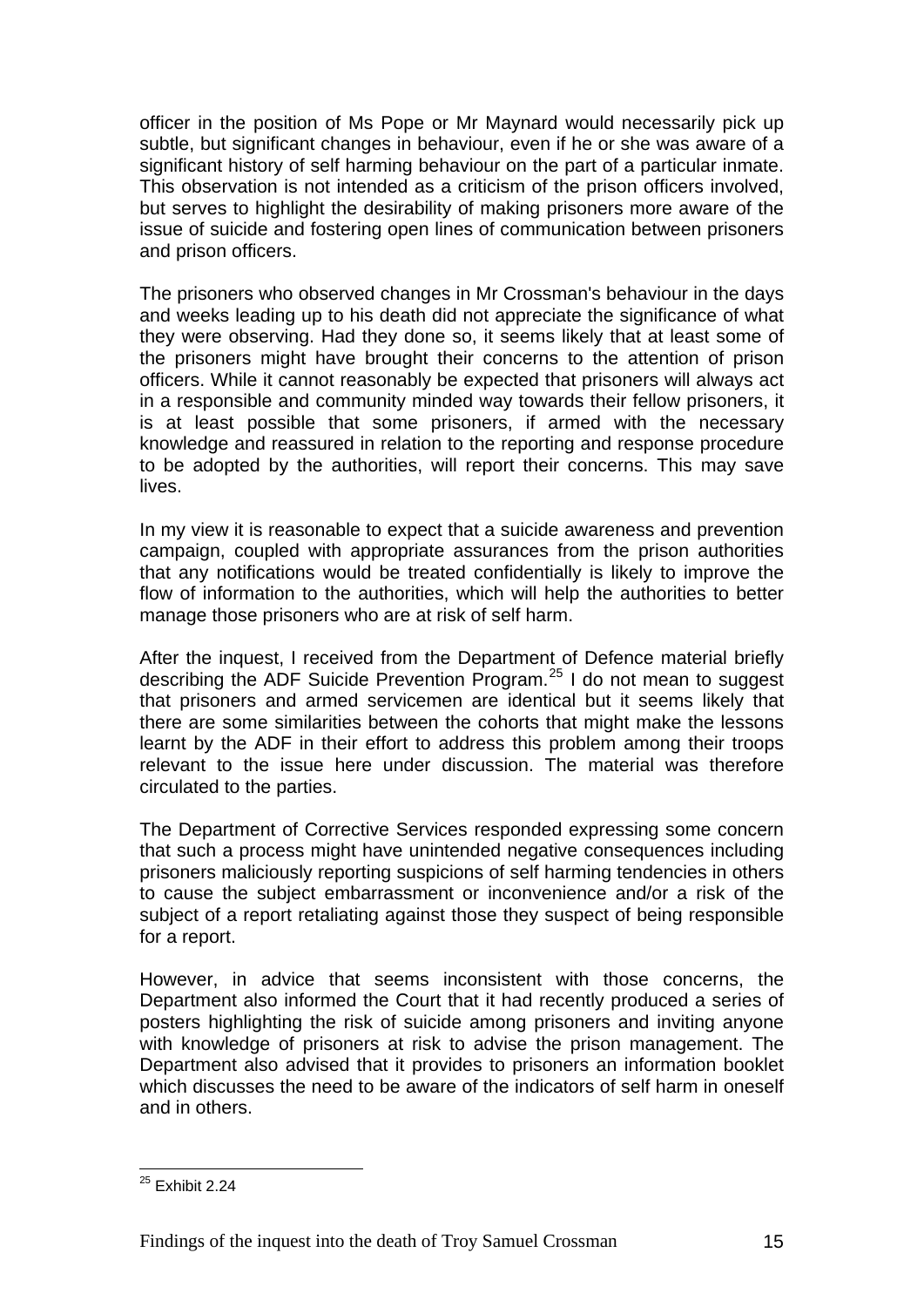<span id="page-17-0"></span>The Department correctly, in my view, suggests that research into the effectiveness of such a program should be undertaken before such a scheme were introduced. I would be surprised if a literature search did not reveal information about such programs in other prison systems. In my view part of that investigation could usefully involve a trial among a small group of inmates in a suitable facility.

#### **Recommendation 2 – Suicide awareness training for prisoners**

*I recommend that the Department of Corrective Services examine the effectiveness and feasibility of introducing a suicide awareness program in all prisons aimed at encouraging prisoners to report observations that might indicate fellow prisoners are at risk of self harm. I recommend that as a part of that investigation a limited trial be undertaken in an appropriate facility.* 

#### **The tape recorded telephone conversations**

The third source of information concerning the level of risk of Mr Crossman self harming was the Arunta tapes. A recording of a telephone call made by Mr Crossman on the day of his death to a woman with whom he had enjoyed a close personal relationship was tendered into evidence. In it Mr Crossman makes clear his intention to end his life. There is no evidence that anyone other than the woman to whom the call was made heard the conversation before Mr Crossman took his life. The question this raises is whether prison authorities should more closely monitor telephone calls.

All telephone calls made by prisoners are recorded, presumably to safeguard against arrangements being made that could compromise the security of the institution and/or for the smuggling of drugs or other contraband into the prison.

That mechanism will only contribute to those very necessary goals if somebody listens to the tape recordings or monitors the conversations as they occur. Presumably, a decision to do either of these things is based on an assessment of the risk the prisoner poses. I can accept that it is not feasible to monitor all conversations as they occur. However, it seems unacceptable that authorities tape record conversations that, as in this case, contain strong indication of an impending suicide and those recordings are put to no use other than as exhibits in the caller's inquest.

## **Recommendation 3 – Monitoring of telephone calls of at risk prisoners**

*The changes made to prison procedures since this death and the other recommendations made in this inquest should, if properly implemented, contribute to the Department developing a more sophisticated and comprehensive system for assessing the level of risk of self harm of individual prisoners. I recommend that such a system include the monitoring of the telephone calls of those identified as being at risk.*